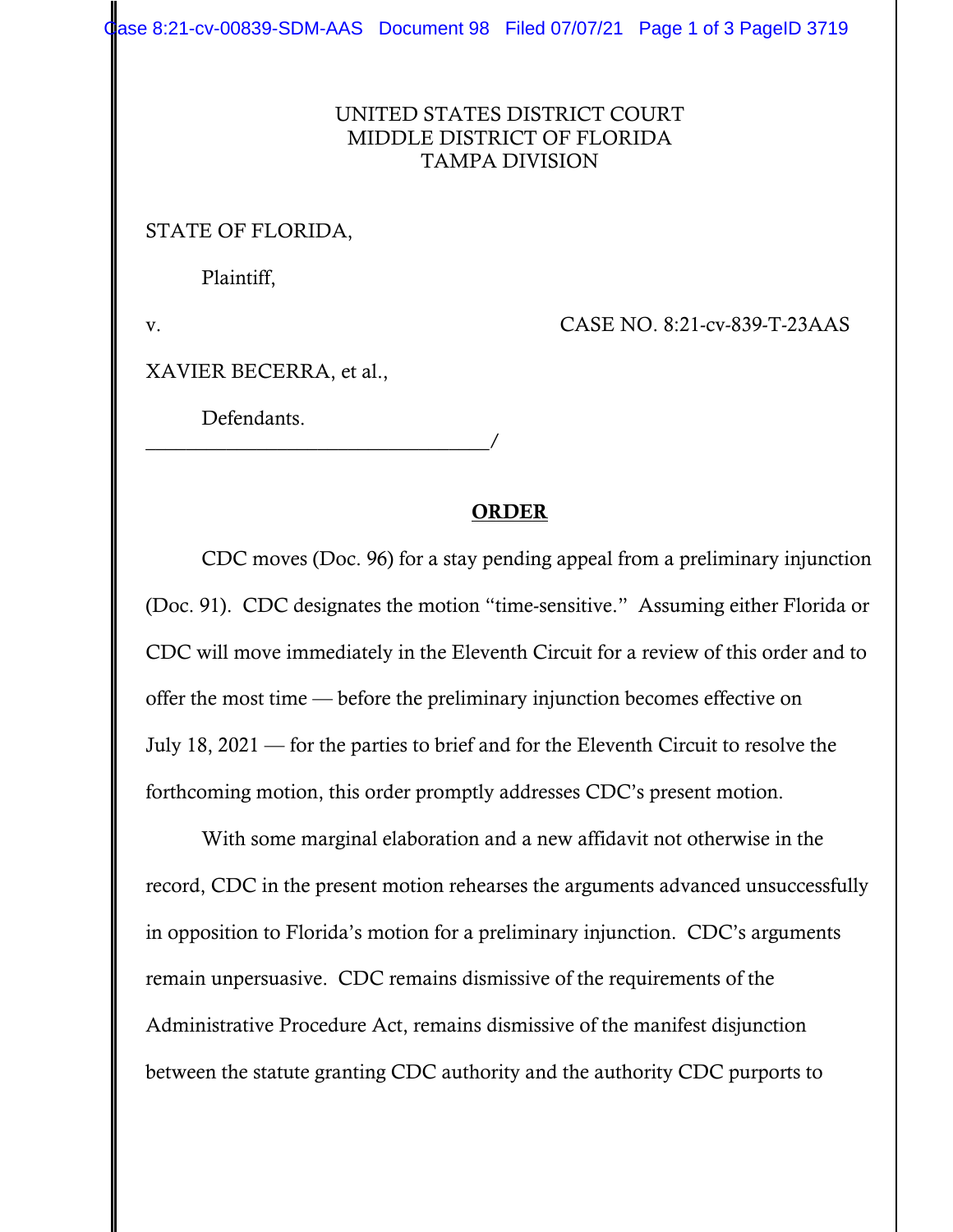exercise over the cruise industry, remains dismissive of state and local health regulation and dismissive of the cruise industry's self-regulation (that resulted in a voluntary cessation of cruise ship operation when COVID-19 appeared in early 2020), remains dismissive of successful cruise ship operation elsewhere in the world, and surprisingly remains studiedly dismissive of the opportunity, afforded in the preliminary injunction, for CDC to propose an alternative injunction that preserves any part of CDC's cruise ship regulations within CDC's statutory grant of authority and justified by reliable data (that is, data that CDC will disclose, unlike the undisclosed CDC data that speculates about the effect of COVID-19 aboard a cruise ship and on which CDC relies to impose the disputed regulatory regime).

 In this instance, CDC's argument fails for the reasons elaborated in the preliminary injunction to show a likelihood of success on appeal, and CDC fails to demonstrate that denial of the stay will injure materially CDC or the United States, any third party, or the public. Although CDC invariably garnishes the argument with dire prospects of "transmission" of COVID-19 aboard a cruise vessel, these dark allusions dismiss state and local health authorities, the industry's self-regulation, and the thorough and costly preparations and accommodations by all concerned to avoid "transmission" and to confine and control the "transmission," if one occurs. In other words, CDC can show no factor that outweighs the need to conclude an unwarranted and unprecedented exercise of governmental power. More to the point, this action is not about what health precautions against COVID-19 are necessary or